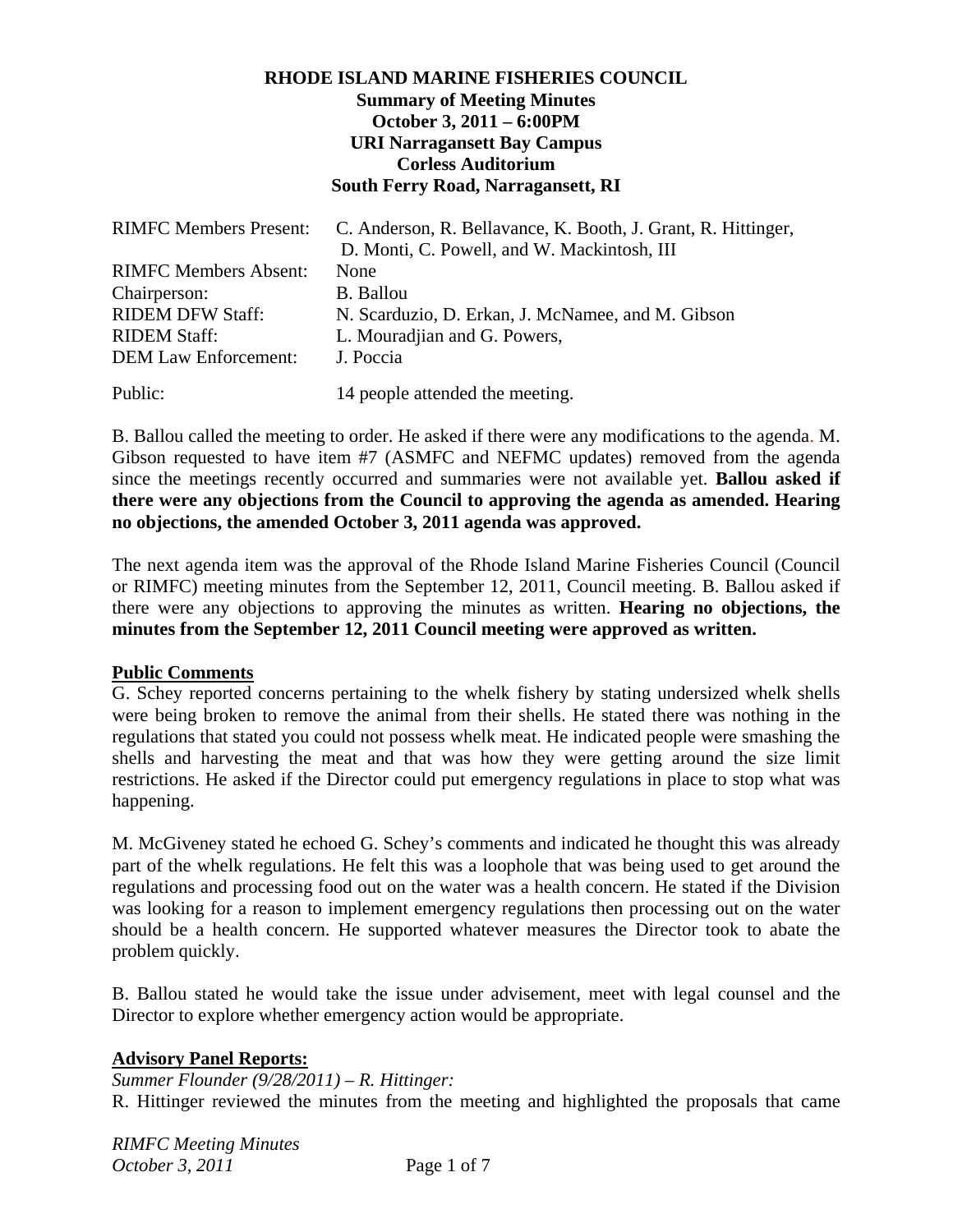forward from the meeting. There was a proposal to increase the starting possession limit for the winter 1 sub period; remove the Friday Saturday closures; opposed to splitting the summer period back in to two sub periods; increase the summer flounder aggregate program to 700 pounds per week contingent upon removing the Friday Saturday closures; and allow use of an electronic logbook. There was discussion about terminating the summer flounder exemption certificate program. **B. Ballou asked if there were any objections to accepting the Summer Flounder minutes. Hearing none, the minutes were accepted.**

## *Scup/Black Sea Bass (9/14/2011) – W. Mackintosh, III:*

W. Mackintosh, III stated it was a poorly attended meeting so it was more of a discussion period with only two members of the AP and a few other participants. W. Mackintosh, III reviewed the minutes from the meeting indicating they did not talk that much about scup since most people were concerned that we would not catch our quota. He reviewed some of the proposals that came forward for black sea bass. Decrease the possession limit to 25 pounds per day during the spring through fall sub periods in an effort to keep the bycatch fishery open longer and reduce discards; if quota increases then increase the possession limit to 100 pounds per day if possible; move some allocation to September-October period for the pot fishery; and create an aggregate program. **B. Ballou asked if there were any objections to accepting the Scup/Black Sea Bass minutes. Hearing none, the minutes were accepted.**

Both S. Parent and G. Allen commented that they did not think it was proper for the panel chair to offer proposals at the scup/black sea bass AP meeting noting that according to the AP policy the role of the panel chair was to facilitate the meeting, remain neutral, and not advocate a position. S. Parent stated that he thought a member of the panel could only present proposals and they had to be in writing.

There was some Council discussion about how to handle AP meetings when there was a low turn out. R. Hittinger suggested they should address the AP policy at a future meeting

#### **New Business**

# *Overview of CRMC Aquaculture program – D. Beutel, CRMC:*

D. Beutel, CRMC Aquaculture Coordinator gave a power point presentation to Council members and answered questions for the Council pertaining to the CRMC aquaculture program and the Council's role in the lease review process.

## *Status of proposed Whelk Management measures & proper venue for addressing the issue – B. Ballou:*

D. Erkan explained that the only regulations in place currently were minimum size limits based on shell length and diameter. He indicated the Division was recommending an increase to the minimum size limits based on the maturity of the animal. Industry had discussed pot limits.

B. Ballou indicated there was recent concern that the whelk fishery was being threatened and that a comprehensive management plan should be put in place. Ballou initiated discussion whether the Council wanted to form a whelk advisory panel or keep the issue with the Shellfish AP (SAP). After discussion, the Council decided an adhoc whelk panel would be a better approach where the panel could be made up of some SAP members and whelk fishermen to discuss the issue then collapse the panel back in to the SAP when they completed the task. G. Schey suggested using the people that attended the past whelk working group as possible members. B. Ballou suggested that staff work with industry to come up with a list of members to participate on the whelk panel and an agenda for Council review at the next Council meeting in November.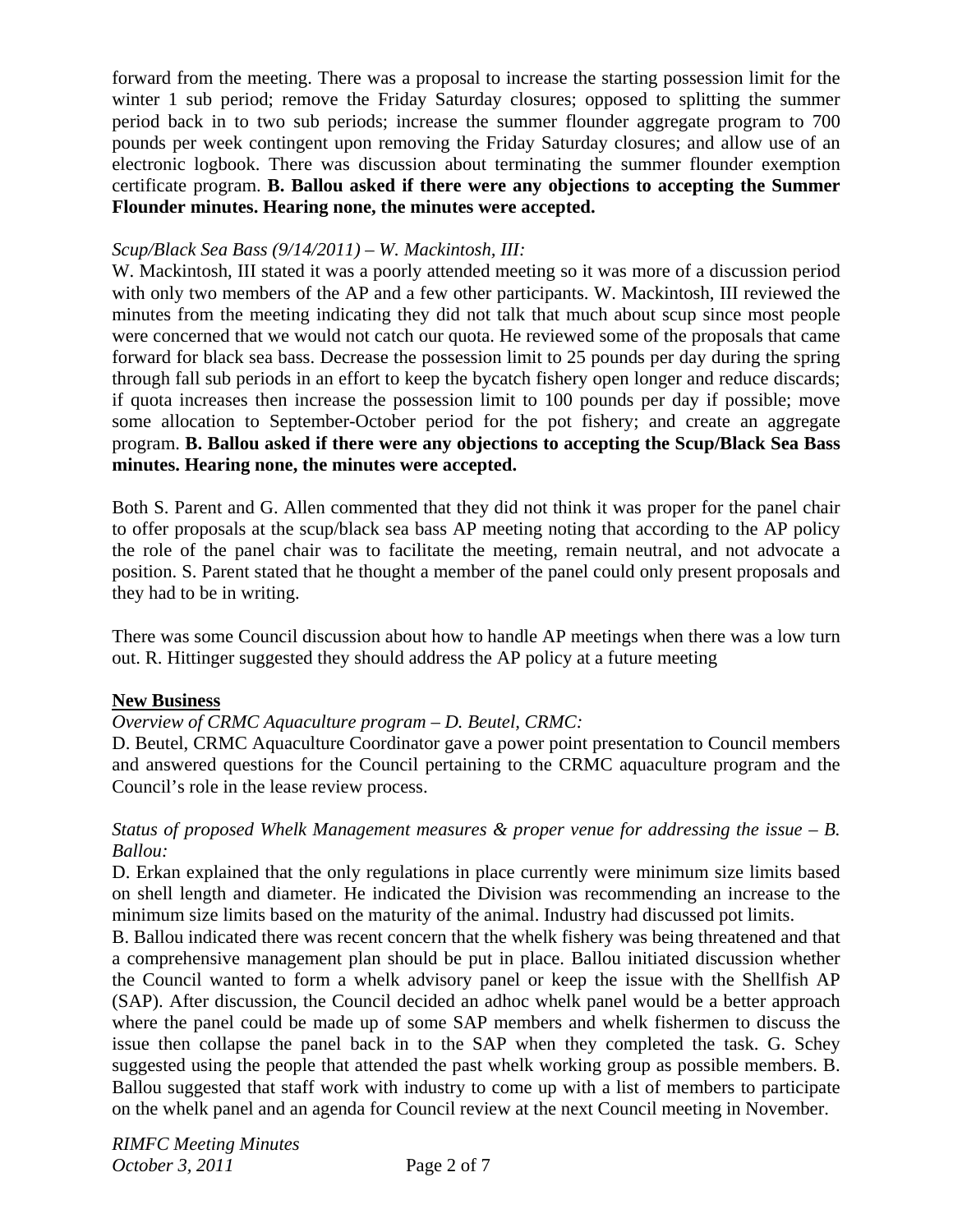**J. Grant made a motion to have an announcement sent out via the Division listserve to solicitation people to participate on the whelk panel that would serve on the panel until regulations were developed. He suggested the panel should include members that represent the following user groups: pot fishery, lobster, shellfish, draggers, and recreational. W. Mackintosh second the motion.** 

The Council suggested that D. Erkan be the contact person for interested people to contact.

**B. Ballou asked for a vote. The Council voted unanimously in favor to approve the motion, in favor: (C. Anderson, R. Bellavance, K. Booth, J. Grant, R. Hittinger, D. Monti, C. Powell, and W. Mackintosh, III). The motion passed 8/0.** 

**R. Hittinger made a motion that the Council recommend that the Director take emergency action to clarify regulations that would make it clear that destroying whelk shells and harvesting whelk meat at sea was illegal. The finding of imminent peril would be the threat to the welfare of the whelk fishery by harvesting sub legal sizes. C. Powell second the motion.** 

**Enforcement stated they had received complaints where the practice of smashing whelk shells had been reported to extract meats while still at sea. Enforcement had boarded boats where this practice was occurring but had not arrested anyone at this point in time.** 

**B. Ballou asked for a vote on the motion. The Council voted unanimously in favor to approve the motion to take emergency action. In favor: (C. Anderson, R. Bellavance, K. Booth, J. Grant, R. Hittinger, D. Monti, C. Powell, and W. Mackintosh, III). The motion passed 8/0.** 

# **Old Business**

*Continued discussion about future review procedures and appropriate advisory panel for aquaculture lease applications – B. Ballou:* 

Following D. Beutel's presentation the Council discussed how best to handle aquaculture applications that effect a broader range of commercial sectors that may be outside the bay.

M. McGiveney stated that the current lease review process using the SAP had worked well. He wonder how the attendance would be if a separate panel were established. D. Erkan agreed with M. McGiveney but added that the SAP did not have any representation for the coastal salt ponds where many of these leases were held. Erkan was in support of trying to find someone who shellfishes in these areas to add to the SAP.

B. Ballou reminded Council members of the proposal M. Gibson offered which was to expand the IAC with recreational interests. Ballou asked if any Council members had any suggestions to offer for discussion. The Council discussed various options and had a number of questions addressed to D. Beutel. K. Booth commented that he would hate to fix something that was not broken if the process has been working then keep it as it is. J. Grant stated that an expanded SAP meeting would be a good review panel since SAP meetings were so well attended, and send the applications or link out via the listserve. J. McNamee stated that was what currently occurs, the Division posts the application on the website and sends out a link to that webpage via the listserve. C. Anderson suggested having open flex slots on the SAP for other AP members to sit in on if they want to take part in an aquaculture lease review. Other Council members agreed that an expanded SAP to accommodate recreational user groups and other gear types would be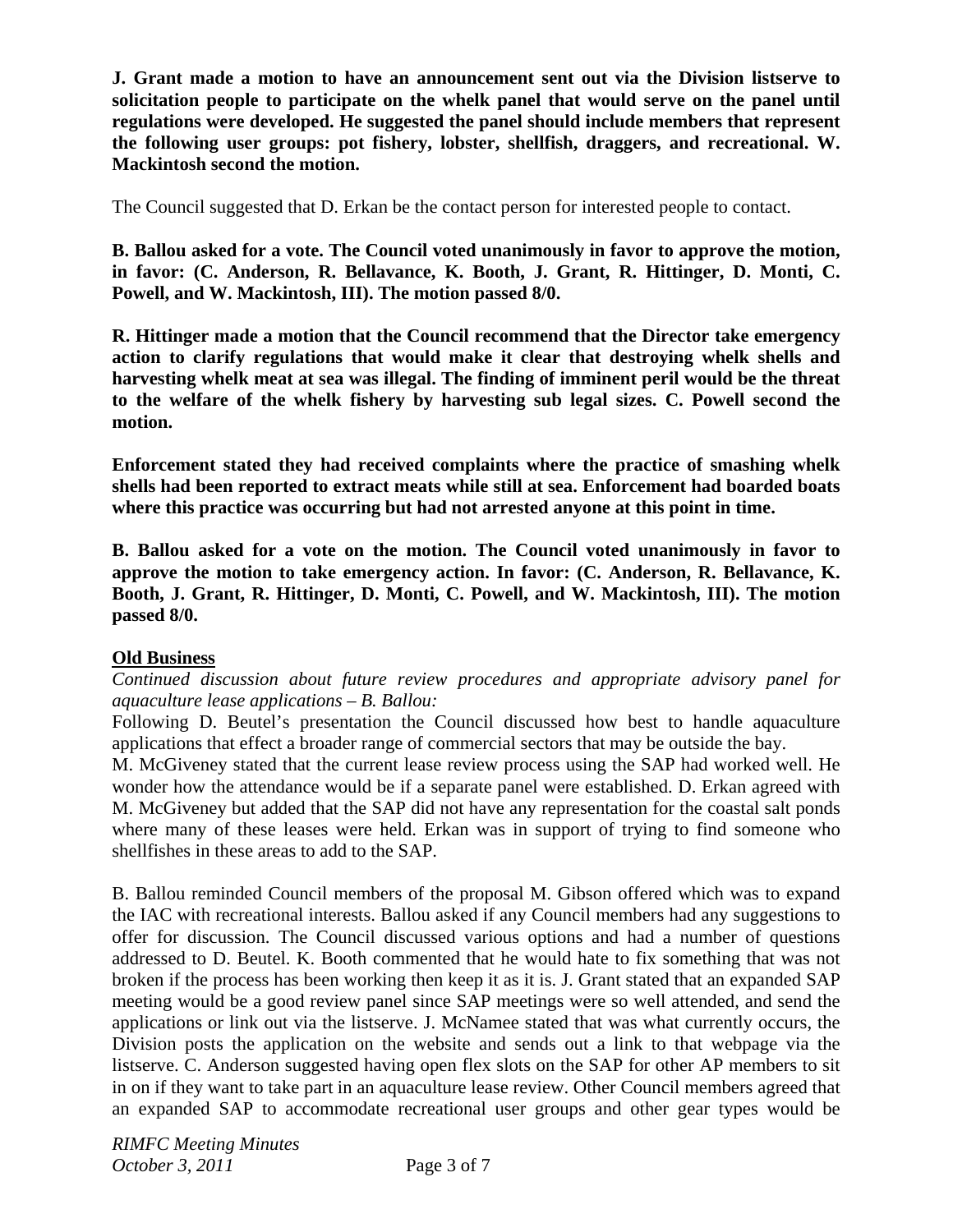appropriate.

**J. Grant made a motion for future review of aquaculture lease applications to be posted to the DEM website with a link to the site sent out via the Division listserve, and have an "expanded" Shellfish AP (SAP) review each lease application. The expanded SAP would include SAP members plus any other member of an AP, along with representation from recreational user groups and other gear types that would have a vote on each specific aquaculture lease application. D. Monti seconded the motion.** 

**C. Anderson offered a friendly amendment, which was accepted by the maker of the motion and D. Monti who second the motion, that provided a quorum exists, for purposes of a vote, the quorum would be based on the membership of the SAP which would be (7).** 

**B. Ballou asked for a vote. The Council voted unanimously in favor to approve the motion, in favor: (C. Anderson, R. Bellavance, K. Booth, J. Grant, R. Hittinger, D. Monti, C. Powell, and W. Mackintosh, III). The motion passed 8/0.** 

*Continued discussion on 2011-2012 Shellfish Winter Management Area Openings (specifically Greenwich Bay & Potowomut "A") – B. Ballou:* 

D. Erkan indicated that the Division was not opposed to the regular scheduling being proposed or the regular openings. The Division was not in support of industry's requests to extend beyond the regular fishing periods.

**J. Grant made a motion to recommend that the Director adopt the following winter schedule for Western Greenwich Bay Management Area. Both Area A & Area B opened with the following schedule: For December 2011 – December 14, 16, 19, 20, 21, 26, 27 and 28 from 8:00 AM to 11:00 AM (3 hours). For January 2012 – open January: Monday and Wednesday from 8:00 AM to 12:00 PM. February, March, and April; Monday, Wednesday, and Friday from 8:00 AM to 12:00 PM. R. Hittinger seconded the motion.** 

D. Erkan indicated that the Division had no opposition to the motion before the Council.

**B. Ballou asked for a vote. The Council voted unanimously in favor to approve the motion for the Western Greenwich Bay Management Area winter schedule. In favor: (C. Anderson, R. Bellavance, K. Booth, J. Grant, R. Hittinger, D. Monti, C. Powell, and W. Mackintosh, III). The motion passed 8/0.** 

**J. Grant made a motion to recommend that the Director adopt the following winter schedule for Bissel Cove, Bristol Harbor, and High Banks management areas: December 14, 16, 19, 20, 21, 26, 27 and 28 from 8:00 AM to 12:00 PM (4 hours). For January 2012 – open January: Monday, Wednesday, and Friday from 8:00 AM to 12:00 PM. February 1 through April 30, Monday through Friday from sunrise to noon. R. Hittinger seconded the motion.** 

D. Erkan indicated that the Division initially had some reservations about sunrise to noon but the Division will not oppose it as it stands now.

**B. Ballou asked for a vote. The Council voted unanimously in favor to approve the motion for the winter schedule for Bissel Cove, Bristol Harbor, and High Banks management**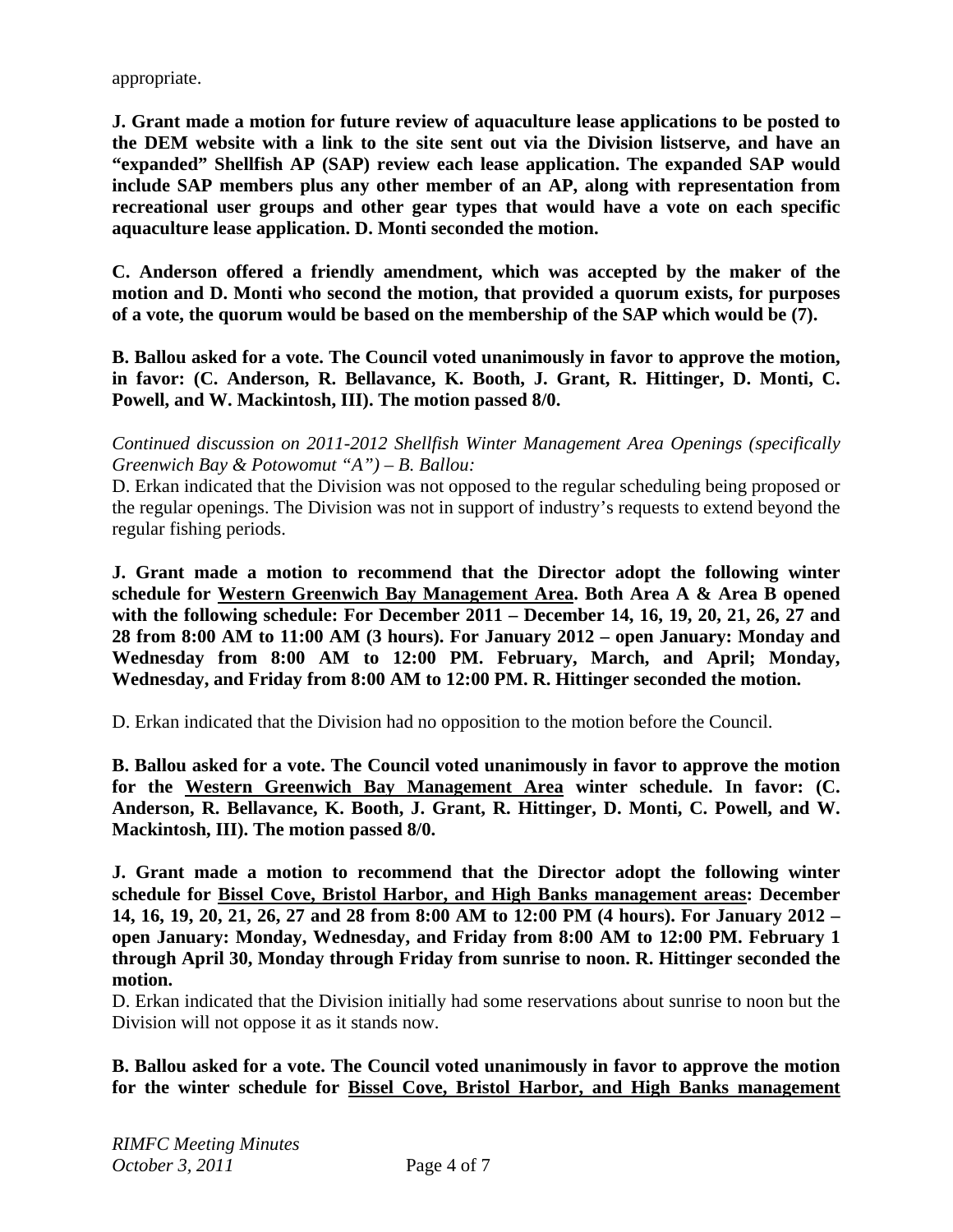**areas. In favor: (C. Anderson, R. Bellavance, K. Booth, J. Grant, R. Hittinger, D. Monti, C. Powell, and W. Mackintosh, III). The motion passed 8/0.** 

## **J. Grant made a motion to recommend that the Director adopt the following schedule for**  Potowomut Management Area "A": maintain the management area status but open daily **year round from sunrise to 2:00 PM. K. Booth seconded the motion.**

J. Grant explained this area was established for transplanting and seeding and had been the area used for their seeding program. They have since adjusted their seeding program and found out that seed grown from an upweller did not need to be planted in closed areas. So this area was no longer needed for that purpose. In addition, due to pollution closures they have lost a portion of this area. Therefore, they would like to readjust the schedule to allow more access to reopen this management area.

B. Ballou clarified the motion by stating it did not include the reconfiguration of Potowomut "A" since that issue would have to go out to public hearing. J. Grant indicated he was just addressing the schedule.

D. Erkan stated that one of the concerns the Division had with this area was that a spawner sanctuary bordered the area proposed for change on the north and High Banks to the south. The concern was there was a triangle in the middle of two areas closed for the season with liberal possession limits on the other side, which makes it problematic for enforcement. In the management area, there was a 3-bushel possession limit but if you drift out of the area to the east, there was a 12- bushel limit. Therefore, someone could be in a management area and take more than the 3-bushel limit but drift over the line into an area with a 12-bushel limit and be legal. He indicated the Division would suggest remaining at status quo to prolong access and protect the resource from depletion. Erkan noted status quo would be Monday, Wednesday, and Friday 8:00 AM to 12:00 PM. He was not in favor of the area being opened and fished for 365 days.

 The Council discussed the different variables associated with this area before voting on the motion. C. Anderson suggested being cautious and to think about a proposal for three days a week year round, instead of opened daily before committing to something that may require an emergency action to change such as what happened in Conimicut Point with soft-shell clams.

M. McGiveney suggested waiting or tabling the issue until the second part of the issue, which was the reconfiguration of Potowomut "A" was addressed at a public hearing.

## **J. Grant stated based on M. McGiveney's statement he would like to withdraw his motion and address the item at another time when it was presented to the Council as a public hearing item.**

## *Continued discussion and review of number and types of Advisory Panels and members – B. Ballou:*

B. Ballou reminded Council members that they were going to try to do their best to review each of their advisory panel memberships to determine if vacancies needed to be filled or if people who do not attend meetings needed to be replaced. Council members indicated they needed more time to go through their membership lists. Ballou suggested that when they were able to determine vacancies to let staff know so the Division could send out solicitation notice to fill vacancies. He asked if Council members could accomplish this over the next few weeks so staff could send out a notice as soon as possible.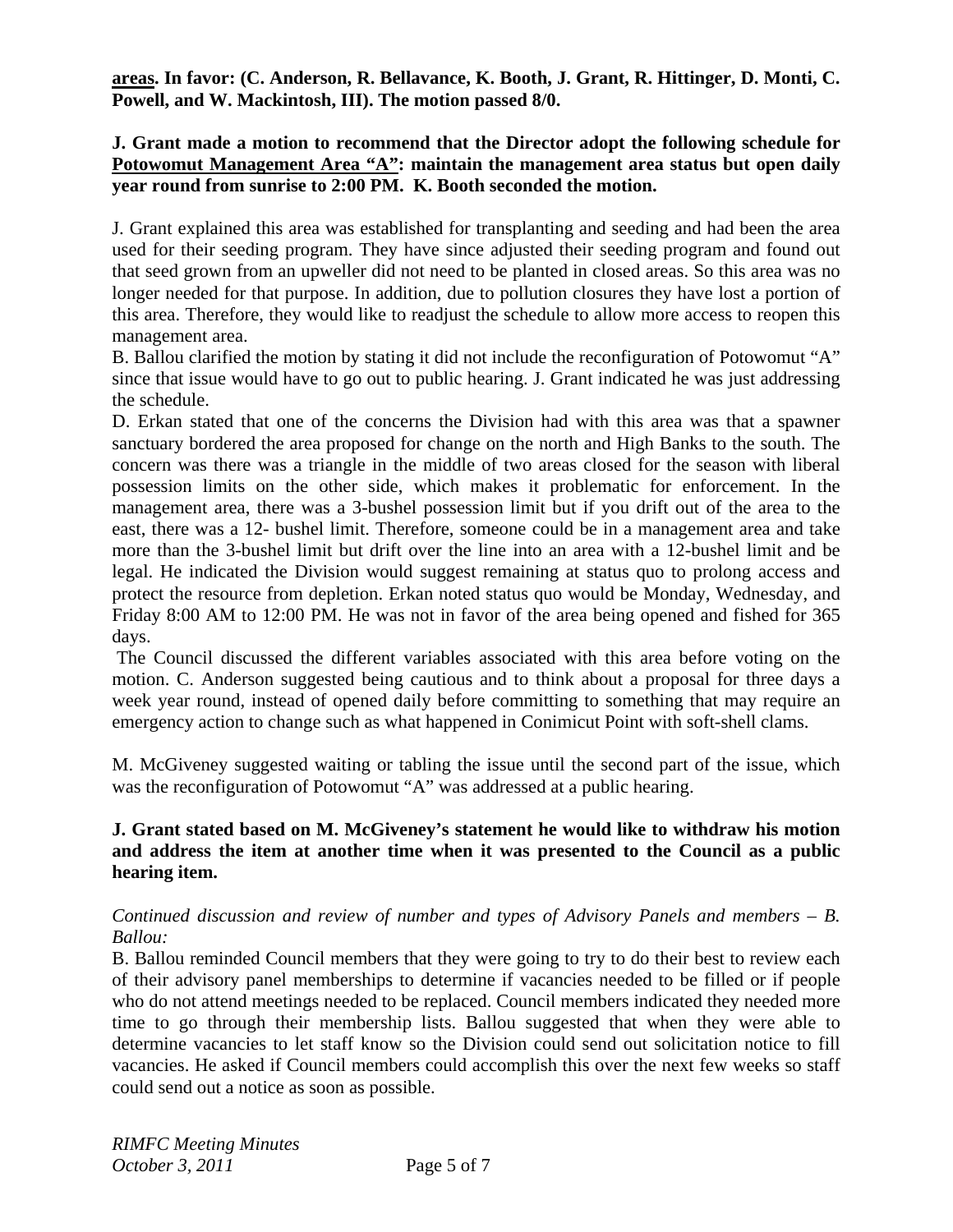J. McNamee recommended collapsing summer flounder and scup/black sea bass in to one panel the next time this issue was addressed. B. Ballou noted that some Council members had been discussing the consolidation of panels where possible.

B. Ballou also suggested that people might be interested in putting aside two days in September to hold all the advisory panel meetings. Have people commit to two full days of meetings and try to cover as much ground as we can rather than trying to spread meetings out on various days.

N. Scarduzio commented that the past Council had worked on consolidating the advisory panels and she would be able to provide an outline of how they left off with that task.

# *Recreational Saltwater Fishing License – Accountability and Oversight – B. Ballou:*

B. Ballou stated the report must be submitted to the Council and that the Department had to conduct one or more public meetings to solicit input from recreational fishermen and the general public. He asked Council members to review the document and stated it would be posted on the Division website. At the November Council meeting we will conduct a public hearing on this report. Ballou stated at that time he would also look to the Council for any recommendations the Council may have in the form of an addendum that they would like added to the report.

## *Continued discussion on RI state fisheries with a federal management plan – B. Ballou/M. Gibson:*

B. Ballou recapped that at the last Council meeting there was some discussion about the skate fishery and further discussion to categorize all the state fisheries that might not have a state management plan but are federally managed. M. Gibson stated that the Division had not made any progress on this item since last month because of the conflicts with the NEFMC meetings and vacations and so on. He suggested if the Council was still interested, to rotate this item to another meeting but the emphasis should remain on skate.

# **FYI**

# *October 17, 2011 Proposed Public Hearing items/timeline – B. Ballou:*

B. Ballou reviewed the proposed public hearing docket. N. Scarduzio explained that some of the items had been removed from the public hearing docket since the Council packets had been mailed out. She noted the shellfish items had been removed because there was not enough time to prepare some of the regulatory requirements prior to the required 30-day posting date. These items would be moved to another public hearing.

# **Agenda Items for Next Council Meeting**

B. Ballou asked if Council members would benefit from a brief overview of the commercial licensing program since the Council would be deliberating on 2012 licensing issues at the next Council meeting. He offered to give a five-minute presentation prior to the Council taking up the licensing issues at the next meeting. There were no objections from Council members.

B. Ballou noted he would like to bring an item forward for Council consideration at the next Council meeting it would be a proposal to revisit some changes that the Division had sought to make last year via Part III in the Marine Fisheries Regulations, which allows flexibility for the Division to make in season adjustments. He noted the recent scup issue really brought it to light again. He explained there was an effort about a year ago to give the Division the flexibility we would need to extend seasons if necessary. Ballou noted he would like to have it put back on the agenda for the Council to revisit the issue. If the Council was in support then he would like to have the issue go back out to public hearing.